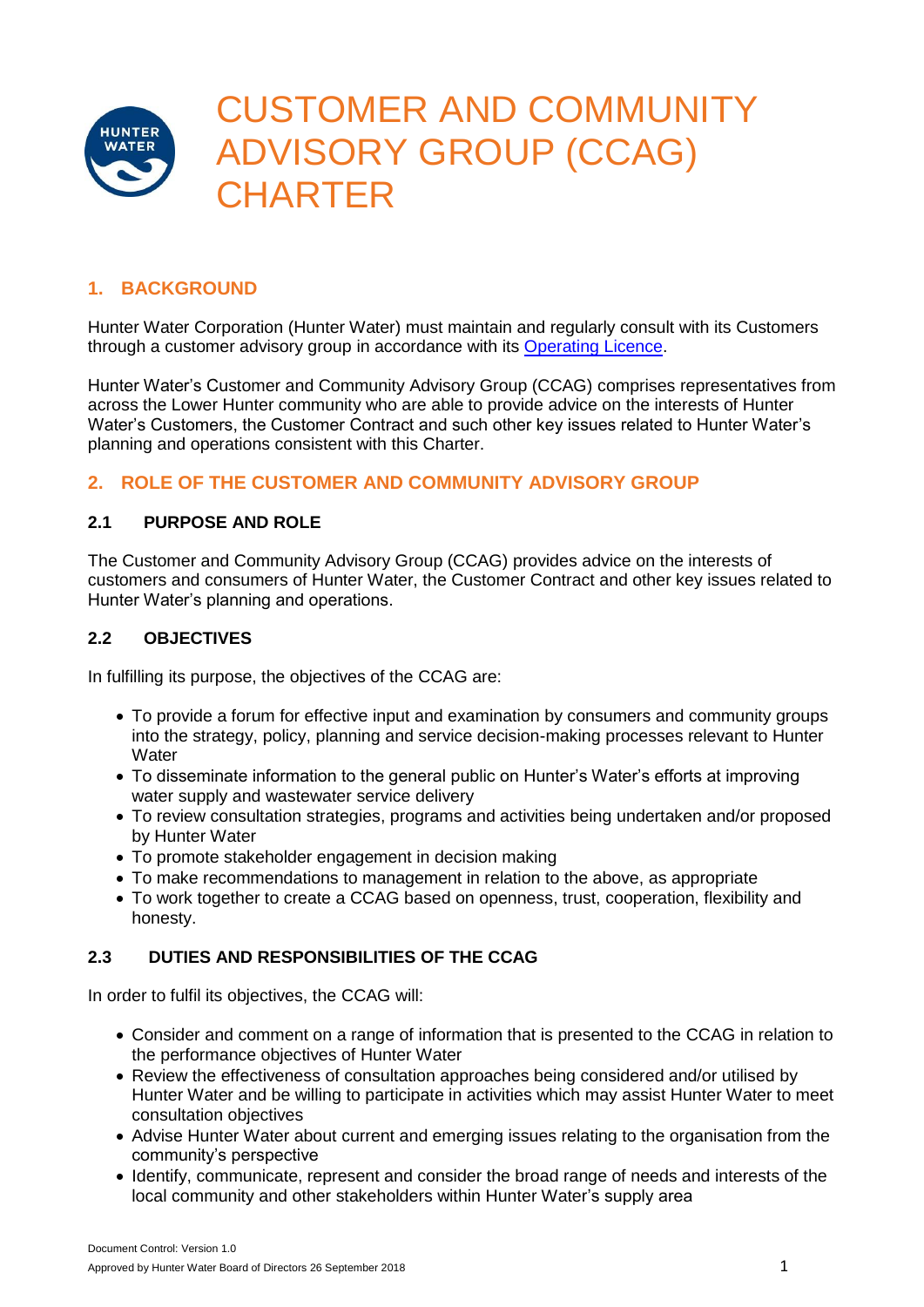- Assist Hunter Water in keeping the local community and other stakeholders informed about the business by disseminating information via existing community networks
- Encourage all members of the CCAG to present their views and respect their right to have different views
- Respond within agreed timeframes to requests for information
- Protect and preserve the confidentiality of any information provided or discussed at the CCAG that is identified explicitly as being commercial-in-confidence or confidential.

# **3. HOW MEMBERS AND THE CHAIR OF THE CUSTOMER ADVISORY GROUP WILL BE APPOINTED**

# **3.1 MEMBERSHIP OF THE CCAG**

Consistent with Hunter Water's Operating Licence, the CCAG will, to the extent practicable, include at least one person representing each of the following interests:

- Business
- Organisations representing low income households
- Customers living in rural and urban fringe areas
- Residential customers
- Local government
- Pensioners
- Customers with disabilities
- Indigenous Australians, and
- Customers from culturally and linguistically diverse backgrounds.

Additionally, Hunter Water's Operating Licence allows that the CCAG may include at least one person representing each of the following interests:

- Business consumers
- Residential consumers, and
- Environmental groups.

Hunter Water may also appoint representatives with interests beyond those listed above which may provide value to CCAG decision making (for example, representatives of young people).

Members of the CCAG may represent one or more of the above interests or be representatives of an organisation which does so. The CCAG will also include senior management representatives of Hunter Water. The overall number of members will be limited to an amount that ensures the CCAG remains workable and effective.

## **3.2 MEMBERS OF THE CCAG AGREE TO:**

- Attend meetings and actively participate in discussions
- Report on the views of the interest areas and disseminate information on behalf of Hunter **Water**
- Suggest agenda items for upcoming meetings where possible
- Represent the views of Hunter Water fairly and accurately to others
- Act in a way that demonstrates respect for each other, including their individual needs, interests and responsibilities
- Be willing to think laterally and non-traditionally in tackling issues
- Work together with openness, trust, cooperation, flexibility and honesty
- Work within the framework of the CCAG Charter and meeting procedures.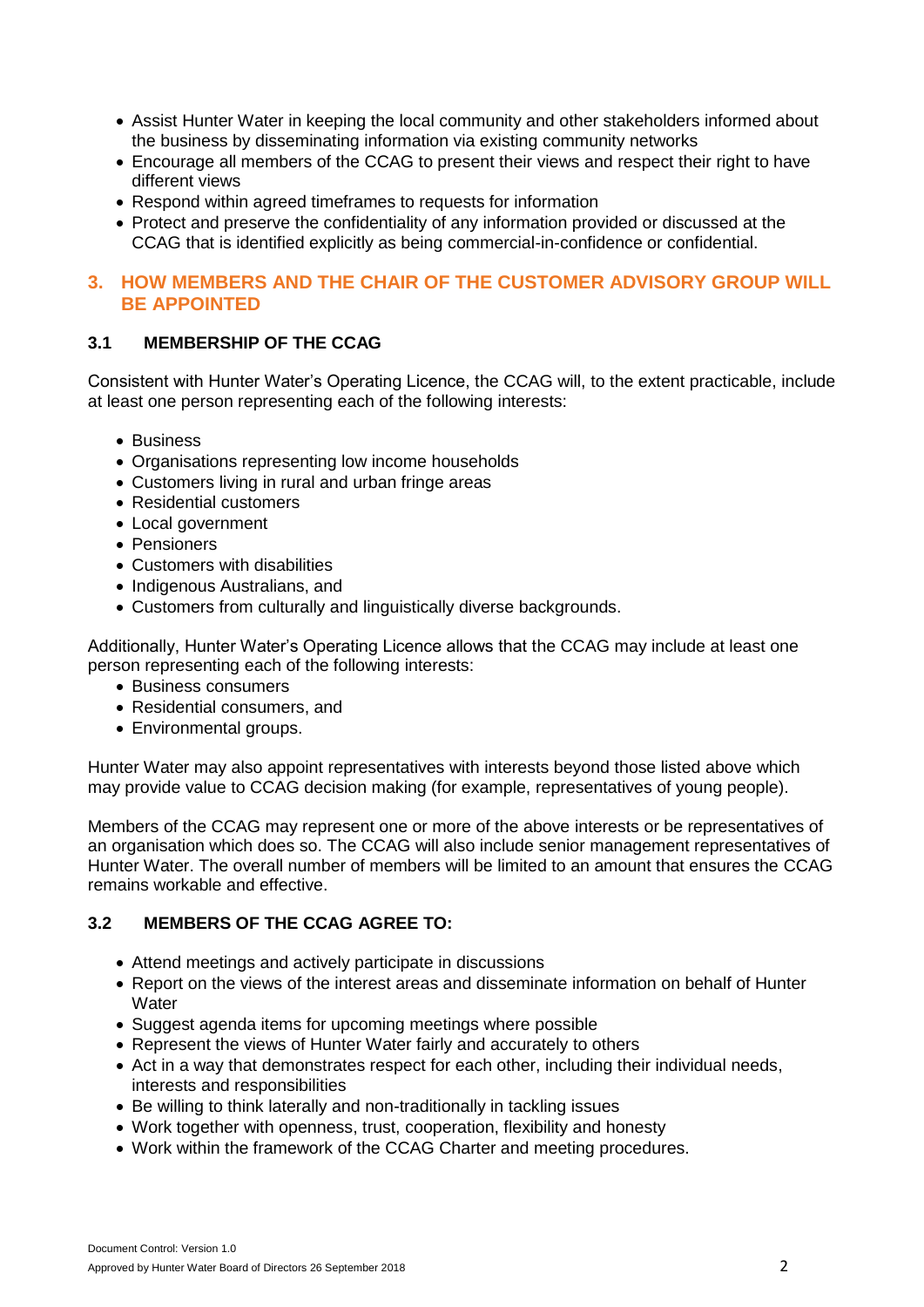## **3.3 SELECTION CRITERIA**

A key aim of establishing the CCAG is to represent a diversity of viewpoints and community concerns. To best facilitate this representation the following criteria have been developed for the evaluation of applications:

- Interest in water utilities and/or water-related matters
- Willingness to contribute constructively to the purpose and objectives of the CCAG
- Experience and ability to communicate community and other stakeholder views
- Experience and ability to provide feedback to members of the community and other stakeholders
- Currently residing/operating within the Lower Hunter area and have an awareness of local issues.

Hunter Water is seeking a CCAG that is reflective of the diversity of the Lower Hunter Community with a blend of social, economic and environmental interests and a range of professional expertise on the CCAG.

Applicants do not need to be a representative of a community group or other organisation to be considered for membership. Preference will be given to applicants who can represent the concerns of a variety of interest groups. However, where a community group or other organisation nominates a representative, the community group or organisation must be able to demonstrate that they:

- Have a formally constituted entity, with a reasonably-sized membership base
- Have appropriate mechanisms in place to report on the views of the community and to disseminate information from Hunter Water to their respective community members
- Have primary objectives that are directed toward the interests of one or more of the areas nominated as requirements for membership to the CCAG with direct-linkages in place
- Are not a lobby group and/or is non-political in its purpose or character.

If a member's position should become vacant mid-term, then Hunter Water may choose to seek further nominations to fill this position. Any such decision including membership selection will be at the discretion of Hunter Water.

## **3.4 SELECTION PROCESS**

Hunter Water will invite applications from the community via public advertisements and in writing to its customers. Hunter Water may also invite expressions-of-interest from identified stakeholder organisations representing business and community groups.

Selections and appointments will be made to the CCAG in a manner consistent with Hunter Water's recruitment policies and procedures.

## **3.5 MEMBERSHIP VACANCIES**

If a member's position on the CCAG becomes vacant at any time, Hunter Water may request a replacement from the member organisation, or select a new member organisation to represent the interests of any group listed in the Operating Licence. Where appropriate, membership vacancies that may arise on the CCAG may be advertised on Hunter Water's website, or approaches may be made direct to relevant organisations.

Either Hunter Water or the member agency may terminate a member's tenure on the CCAG. Termination of membership could result from:

• Missing three or more consecutive meetings without an apology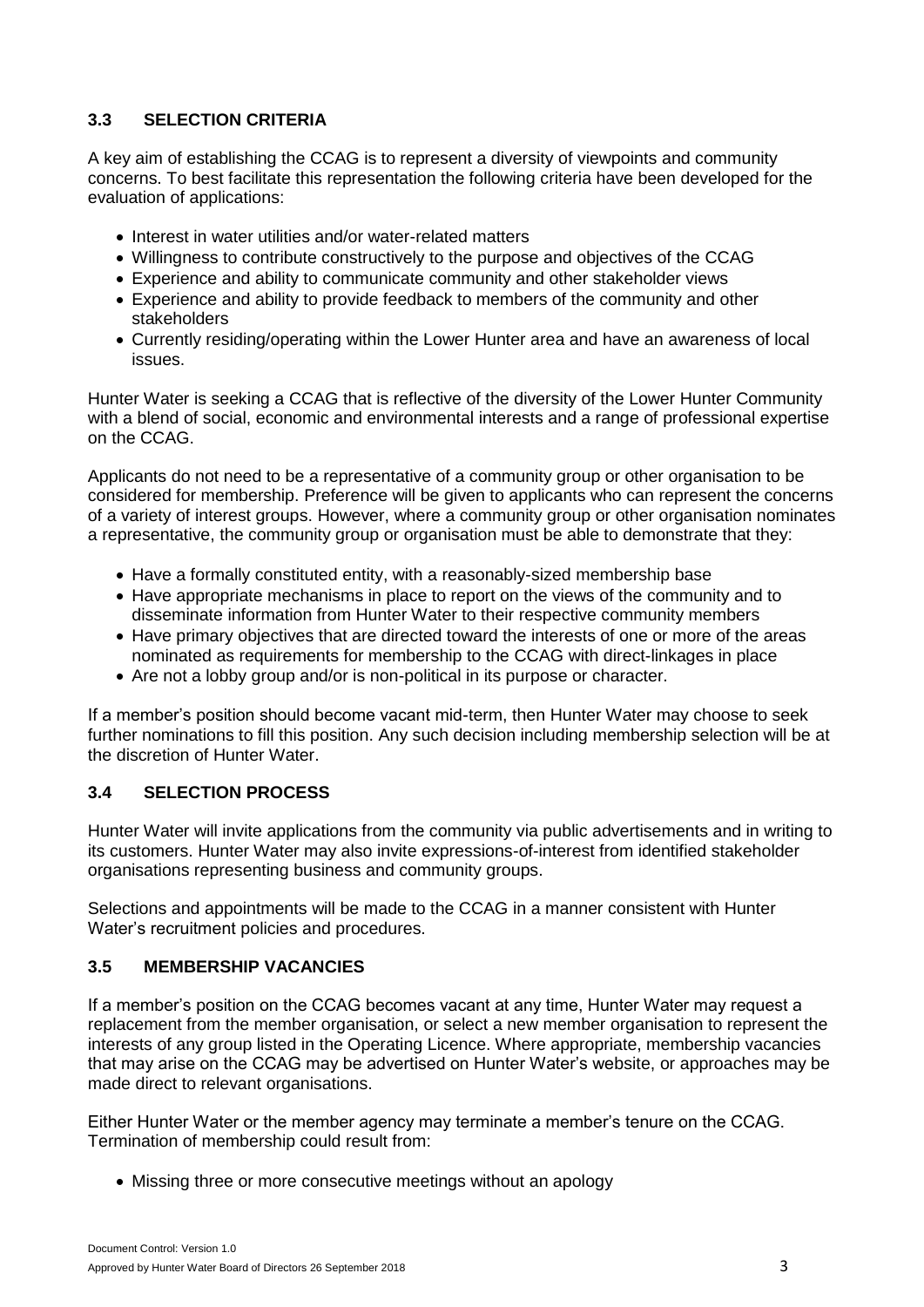- Misconduct (such as inappropriate behaviour in meetings, or abuse of position on the CCAG for personal gain)
- Disclosing information that has been explicitly identified as commercial-in-confidence or confidential
- Violating the intent and philosophy of the Charter
- Not adequately representing the views of member agency or the wider community
- A member of the CCAG becoming an employee of Hunter Water or a direct provider of goods or services to Hunter Water
- In the case of local government representatives, at the conclusion of the local government term

Notification of the termination of a member will be made in writing to the member body as well as directly to the member.

# **4. THE TERM FOR WHICH MEMBERS ARE APPOINTED**

Members will be initially appointed for a term of up to four (4) years, which can be renewed up to a maximum of one time (i.e. to a total of eight (8) consecutive years).

Members who are members of the CCAG at the time of adoption of this Charter will be considered to have commenced their first term of CCAG membership, and remain eligible for term renewal.

# **5. OPERATIONS**

### **5.1 MEETINGS**

The CCAG will hold at least four (4) regular meetings per annum and such additional meetings as Hunter Water may decide in order to fulfil its duties. Meetings will be held quarterly as a guide.

## **5.2 CHAIRPERSON**

An independent Chairperson will be appointed by Hunter Water from the CCAG membership for a period of up to two (2) years, and may be renewed up to a maximum of three (3) times.

In addition to the responsibilities of members (Clause 3.2), the Chairperson will:

- Support Hunter Water in ensuring that the CCAG performs its functions, and acts in accordance with this Charter
- Facilitate the conduct of meetings to allow frank and open discussion
- Ensure individual members make an effective contribution
- Develop the capability of the CCAG and its members
- Facilitate the flow of information to members and stakeholders
- Liaise with Hunter Water in the development of the meeting agenda

If the Chairperson is absent from a meeting, a member of the CCAG may be nominated to chair the meeting.

## **5.3 ATTENDANCE AT MEETINGS**

Attendance at any meeting of the CCAG is limited to the following:

- CCAG Members (or a member organisation's alternative representative, should the Member be unavailable)
- Hunter Water attendees (including the Managing Director, Executive Manager Customer Strategy and Retail, Chief Investment Officer, Head of Public Affairs and CCAG Secretary)
- Other Hunter Water staff and external persons invited by Hunter Water or the CCAG.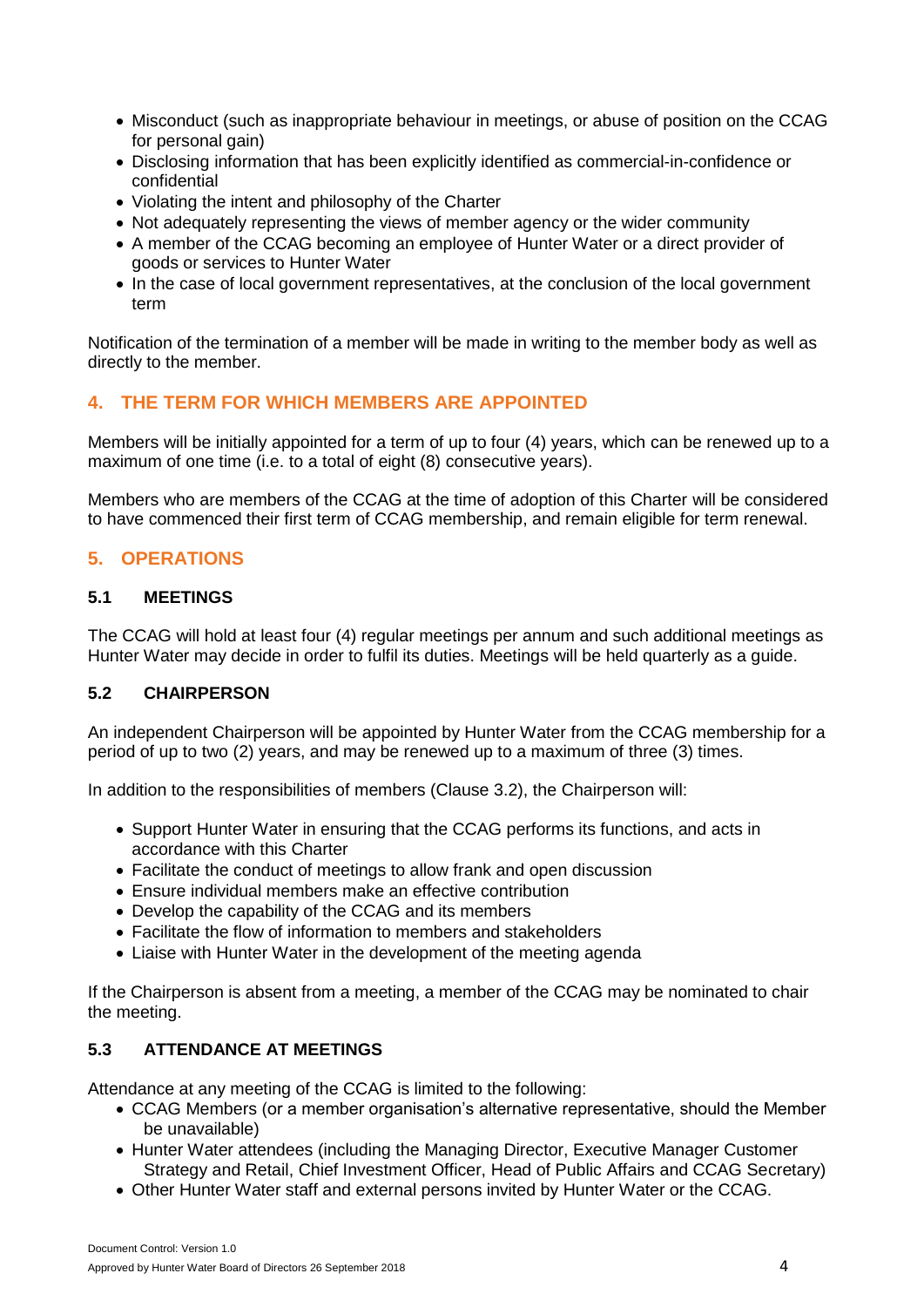## **5.4 QUORUM**

A quorum shall consist of 3 CCAG members.

### **5.5 MEETING AGENDAS AND BUSINESS PAPERS**

CCAG Members may nominate topics for inclusion on the CCAG Agenda.

Hunter Water will provide members with business papers at least three (3) days prior to the meeting for consideration.

### **5.6 AUTHORITY**

The CCAG is an advisory committee and does not have any formal decision-making role or any responsibility for the management of Hunter Water.

### **5.7 CONFLICT OF INTEREST**

CCAG members must declare their interest, whether perceived, pecuniary or otherwise, should they feel a conflict may arise at a CCAG meeting. Employees of organisations which receive grants or sponsorships from Hunter Water or are a significant provider of goods and services to Hunter Water, must declare their potential conflict of interest prior to the CCAG commencing to discuss a relevant agenda item, or as soon as the potential conflict becomes known to the CCAG member.

### **5.8 SUB-COMMITTEES/WORKING PARTIES**

With support of Hunter Water, the CCAG may resolve to form sub-committees or working parties for consideration of particular matters. The motion to form a sub-committee or working party should include information on scope, purpose, duration and membership.

## **6. MONITORING AND REPORTING ON ISSUES RAISED AT THE CUSTOMER AND COMMUNITY ADVISORY GROUP**

#### **6.1 MINUTES**

Hunter Water will ensure that the business of the CCAG is properly minuted and recorded.

Minutes will include a summary of actions arising to ensure appropriate follow up and reporting back to the CCAG membership.

Draft minutes will be presented to the CCAG for endorsement at the following meeting, and to a meeting of Hunter Water's Board of Directors for approval.

Approved meeting minutes will be published on Hunter Water's website. Confidential and/or matters of a sensitive nature will be redacted from the published minutes.

### **7. MATTERS TO BE CONSIDERED BY THE CUSTOMER AND COMMUNITY ADVISORY GROUP**

Hunter Water will refer matters to the CCAG that are of strategic or operational importance, where there is benefit in understanding customer issues and expectations. This will include topics of relevance to the membership of the CCAG.

The CCAG Chairperson and members may additionally nominate topics for discussion/presentation at the CCAG.